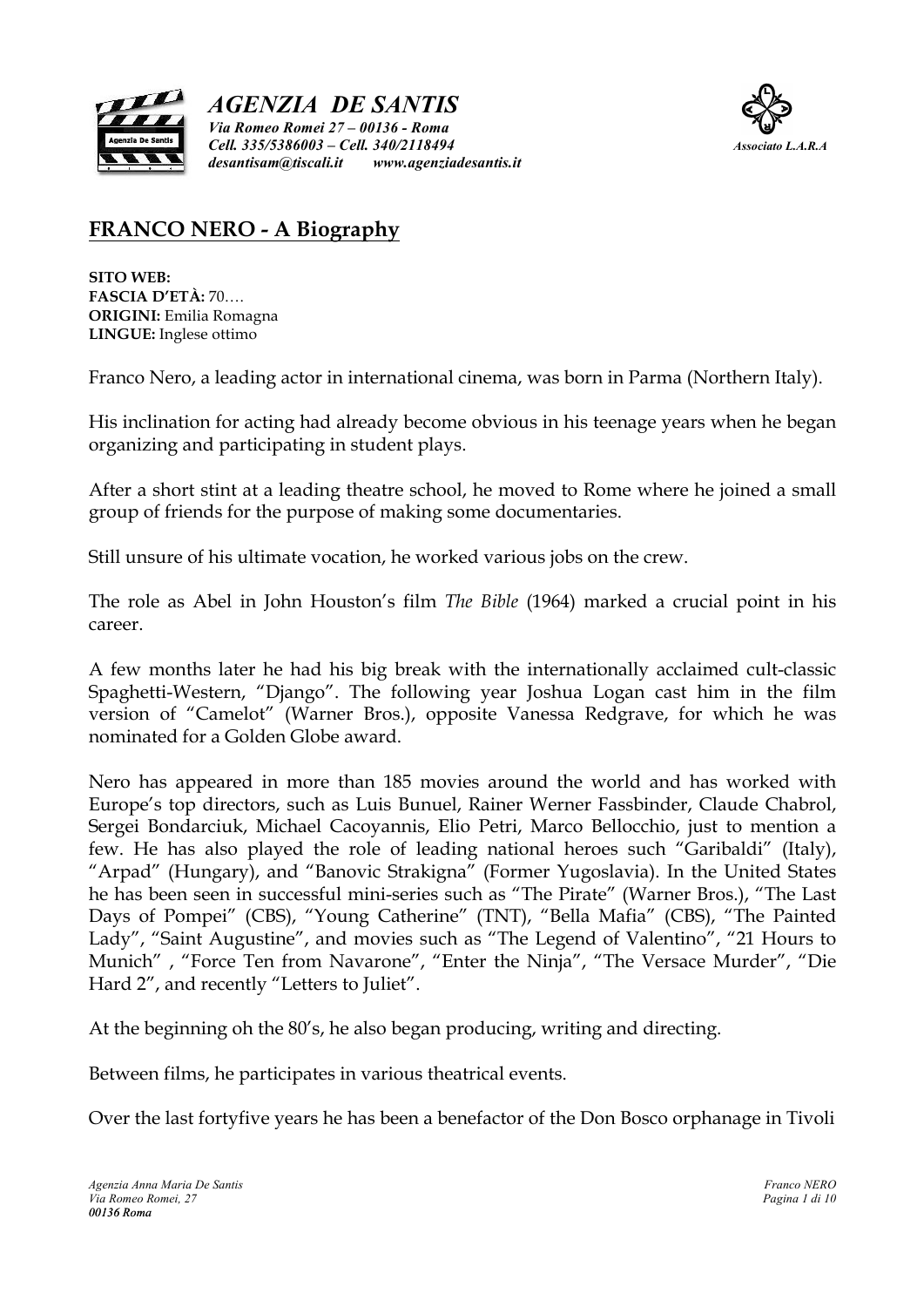He has received many awards and in 1992 for his artistic merits a knighthood of the Italian Republic was bestowed on him by the President of Italy

In 2011 he was honoured by Brunel University of London with the honorary degree of doctor of Letters *honoris causa* and in Toronto (Canada) with a star on the walk of fame.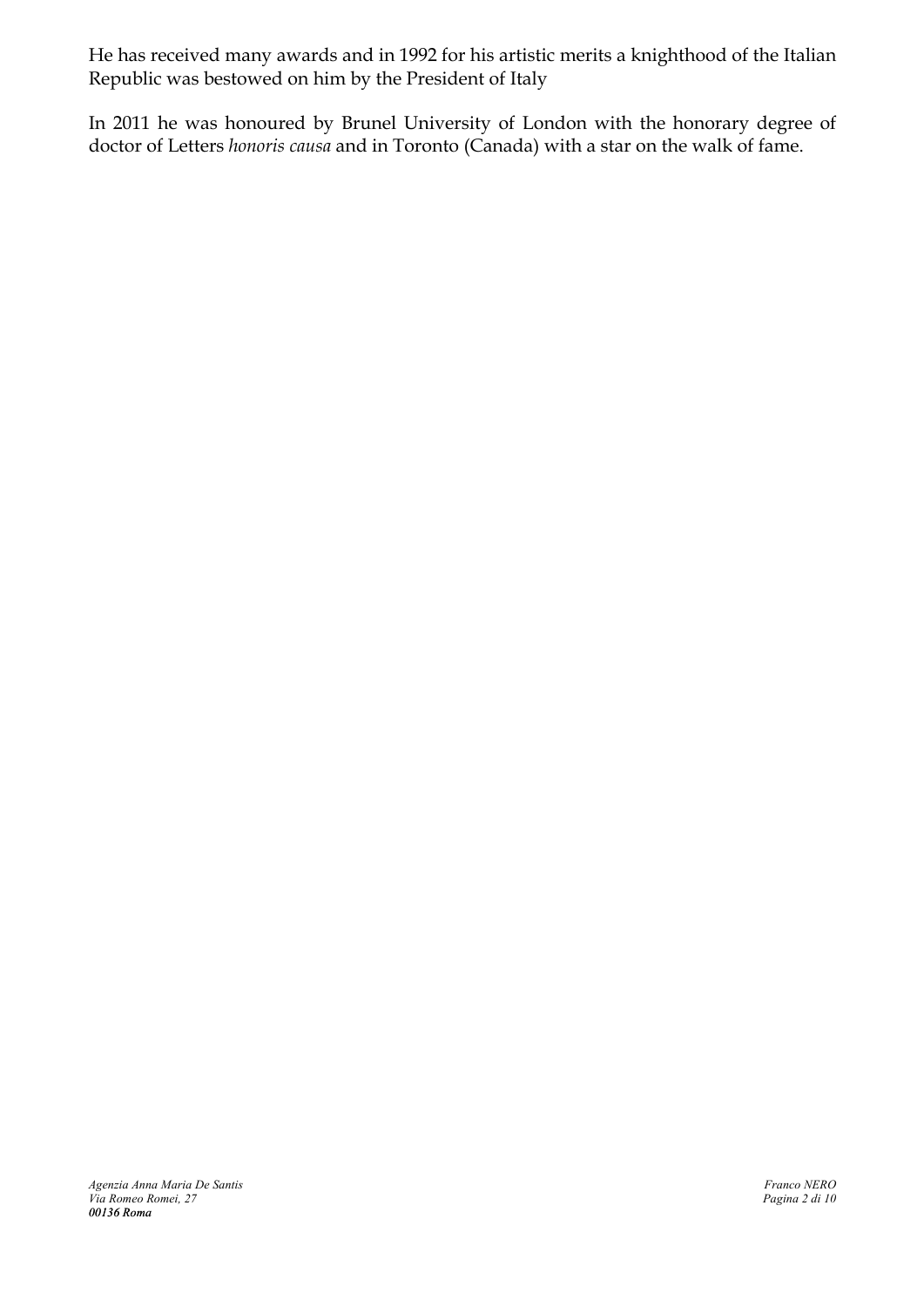# **FRANCO NERO**

# Filmography

# **1963**

**1.** Un delitto (documentary) – Dir: Luigi Bazzoni

# **1964**

- 2. La Celestina Dir: Carlo Lizzani
- 3. La Ragazza in Prestito Dir: Alfredo Giannetti
- 4. Io la conoscevo bene (I Knew Her Well) Dir: Antonio Pietrangeli
- 5. I Diafanoidi vengono da Marte Dir: Anthony Dawson
- **6.** Criminali della galassia Dir: Anthony Dawson

# **1965**

- 7. Gli Uomini dal passo pesante (The Tramplers) Dir: Albert Band
- 8. The Bible Dir: John Houston
- 9. Django Dir: Sergio Corbucci
- 10. Il Terzo Occhio (The Third Eyes) Dir: James Warren
- **11.** Tecnica di un omicidio ( The Hired Killer) Dir: Frank Shannon

# **1966**

- 12. Tempo di Massacro (The Brute anc the Beast) Dir: Lucio Fulci
- **13.** Texas Addio (The Avanger) Dir: Ferdinando Baldi

# **1967**

- 14. Camelot Dir. Joshua Logan
- 15. L'uomo l'Orgoglio la Vendetta Dir: Luigi Bazzoni
- **16.** Sequestro di Persona (Sardinia Ramsom) Dir: Gianfranco Mingozzi

# **1968**

- 17. Il Mercenario (The Mercenary) Dir: Sergio Corbucci
- 18. Un tranquillo posto di campagna Dir: Elio Petri
- 19. Il giorno della civetta (The day of the owl) Dir: Damiano Damiani
- **20.** The Battle of Neretva Dir: Veljko Bulajic

# **1969**

- 21. The Virgin and the Gypsy Dir: Cristopher Miles
- 22. Gott Mit Uns (God among us) Dir: Giuliano Montaldo
- 23. Tristana Dir: Luis Bunuel
- **24.** Un Detective Dir: Romolo Guerrieri

# **1970**

- 25. Dropout Dir: Tinto Brass
- **26.** Vamos a matar, companeros Dir: Sergio Corbucci

# **1971**

- 27. Giornata nera per l'ariete Dir: Luigi Bazzoni
- 28. Confessione di un Commissario di Polizia al Procuratore della Repubblica Dir:

Damiano Damiani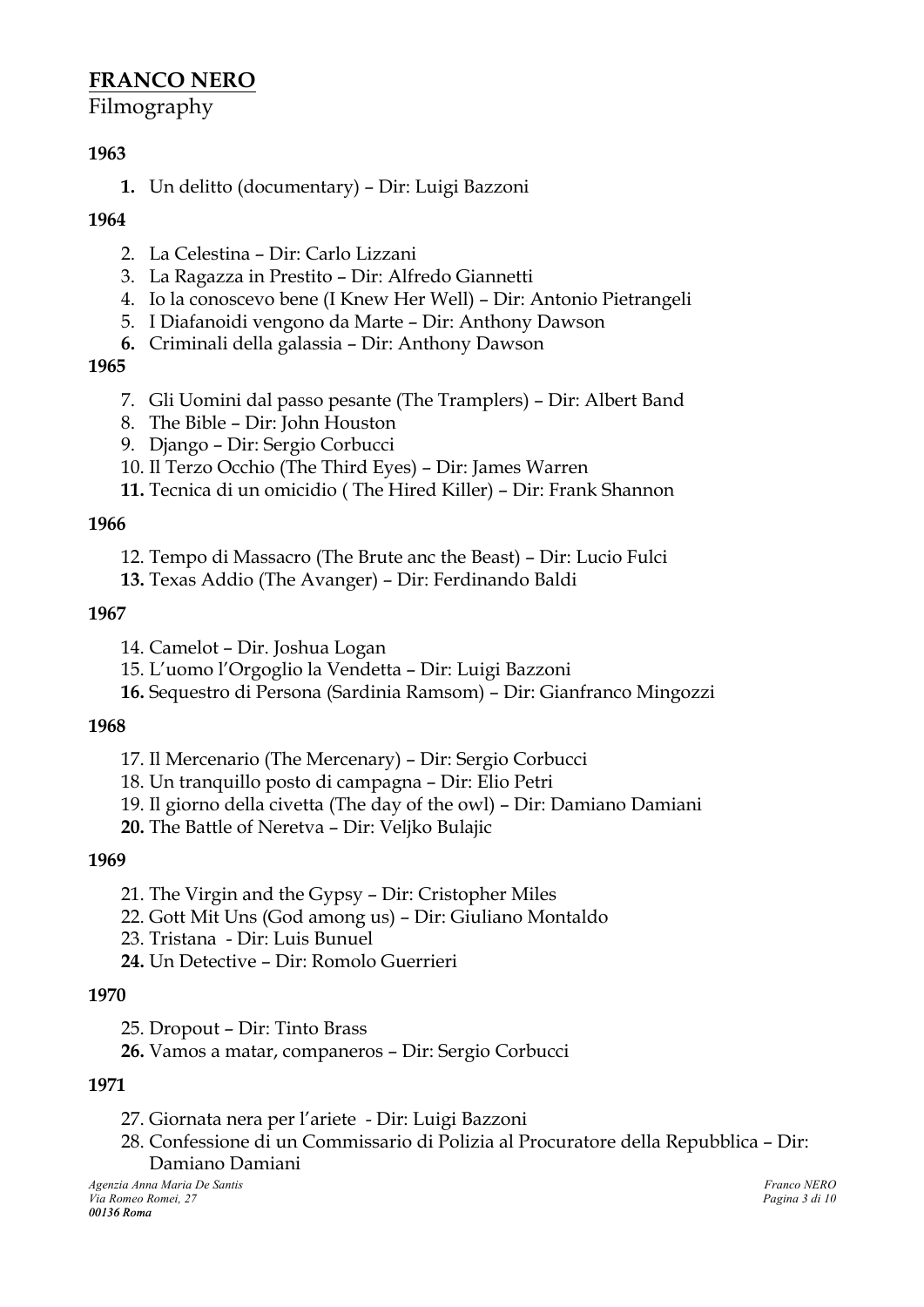### **29.** La Vacanza – Dir: Tinto Brass

#### **1972**

- 30. Pope Joan (The Devil's Imposter) Dir: Michael Anderson
- 31. L'istruttoria è chiusa, dimentichi Dir: Damiano Damiani
- 32. Viva la muerte tua (Long live your death) Dir: Duccio Tessari
- 33. Le Moine (The Monk) Dir: Ado Kyrou
- 34. Il delitto Matteotti Dir: Florestano Mancini
- **35.** Senza Ragione (Redneck) Dir: Silvio Narizzano

#### **1973**

36. Los Amigos – Dir: Paolo Cavara

- 37. Zanna Bianca (White Fang) Dir: Lucio Fulci
- **38.** La Polizia incrimina, la Legge assolve Dir: Enzo Castellari

### **1974**

- 39. I Guappi (Blood Brothers) Dir: Pasquale Squitieri
- 40. Il ritorno di Zanna Bianca (Challenge to White Fang) Dir: Lucio Fulci
- 41. Mussolini: ultimo atto (Mussolini: the last act) Dir: Carlo Lizzani
- **42.** Il cittadino si ribella (The citizen rebels) Dir: Enzo Castellari

#### **1975**

- 43. Perché si uccide un Magistrato Dir: Damiano Damiani
- 44. Corruzione al Palazzo di Giustizia Dir: Marcello Aliprandi
- 45. Cipolla Colt Dir: Enzo Castellari
- 46. Gente di Rispetto (Respectable People) Dir: Luigi Zampa
- **47.** The Legend of Valentino Dir: Melville Shavelson

#### **1976**

- 48. Autostop rosso sangue (Death drive) Dir: Pasquale Festa Campanile
- 49. Keoma Dir: Enzo Castellari
- **50.** 21 Hours at Munich Dir: William A. Graham

#### **1977**

- 51. Les Magiciens (Profezia per un delitto) Dir: Claude Chabrol
- 52. Marcia trionfale (Victory March) Dir: Marco Bellocchio

**53.** Scandalo (Submission) – Dir: Salvatore Samperi

#### **1978**

- 54. Force 10 from Navarone Dir: Guy Hamilton
- **55.** Harold Robbins "The Pirate" (mini series) Dir: Ken Annakin

#### **1979**

- 56. The Visitor Dir: Giulio Paradisi
- 57. The Man with Bogart's face Dir: Robert Day
- 58. Un dramma borghese (Mimi) Dir: Florestano Vancini
- **59.** Shark Hunter Dir. Enzo Castellari

#### **1980**

60. The Falcon – Dir: Vratoslav Mimica

*Agenzia Anna Maria De Santis Franco NERO*  $V$ ia Romeo Romei, 27 *00136 Roma*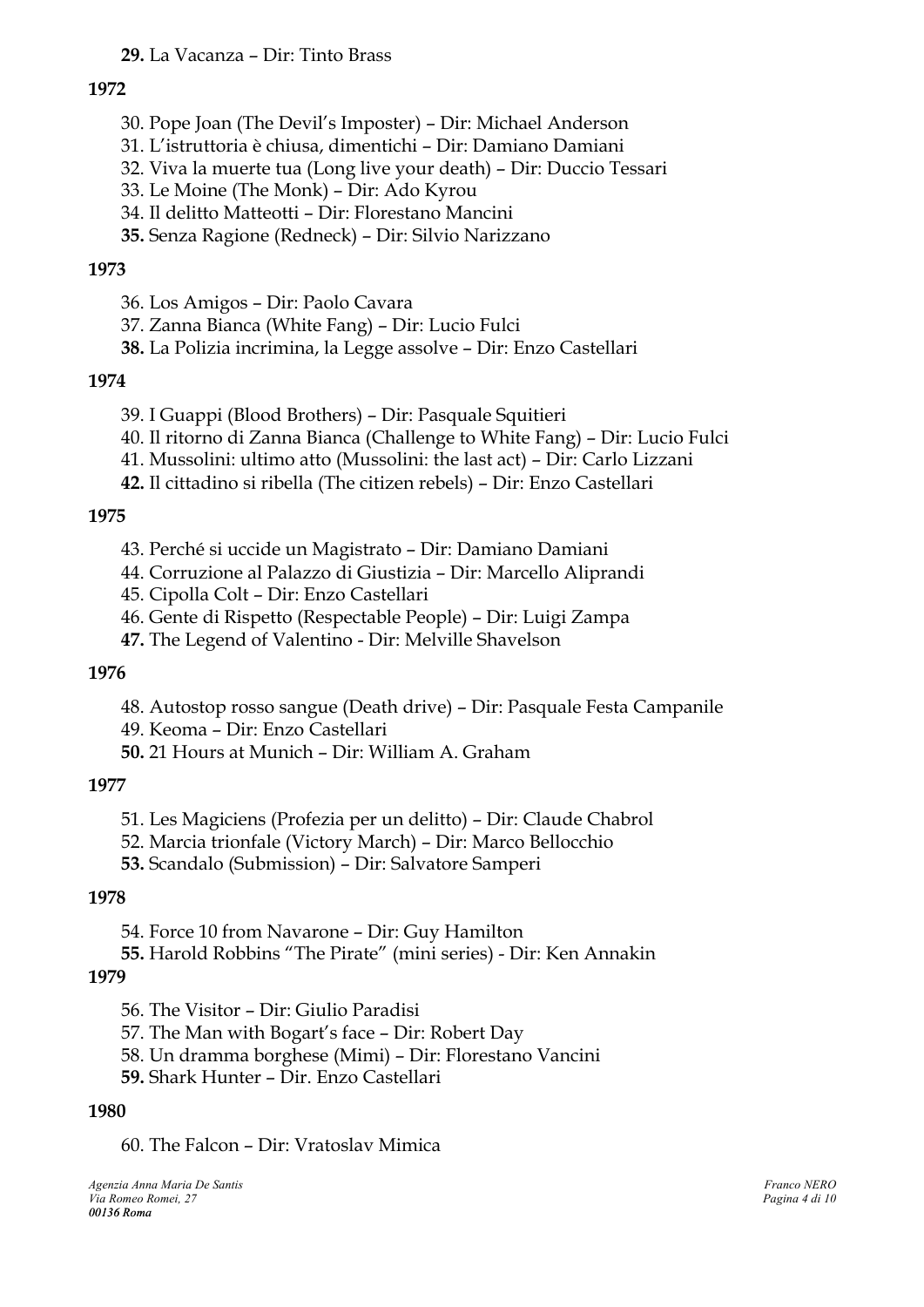61. The Day of the Cobra – Dir: Enzo Castellari

- 62. The Blue Eyed Bandit Dir: Alfredo Giannetti
- **63.** Danzing Roses (The Roses of Danzing) Dir: Alberto Bevilacqua

#### **1981**

- 64. Sahara Cross Dir: Tonino Valeri
- 65. The Salamander Dir: Peter Zinner
- **66.** Enter the Ninja Dir: Menahem Golan

#### **1982**

- 67. Querelle Dir: Rainer Werner Fassbinder
- 68. Mexico in Flames Dir: Sergei Bondarchuck
- **69.** Red Bells Dir: Sergei Bondarchuck

# **1983**

- 70. Grog Dir: Francesco Laudadio
- 71. Wagner (mini series) Dir: Tony Palmer
- 72. The Wizard of Babylon Dir: Dieter Schidor
- **73.** Kamikaza '89 Dir: Wolf Gremm

### **1984**

- 74. The Last days of Pompei (mini series) Dir: Peter Hunt
- 75. Un solitario e mezzo Dir: Tommaso Dazzi
- **76.** Andre Shaft Sie Allen (Andre Strikes Them All) Dir: Peter Fretcher

### **1985**

- 77. Sweet Country Dir: Michael Cocoyannis
- 78. Die Forstenbuben (The Forest Boy) Dir: Peter Patzak
- 79. Garibaldi the General (mini series) Dir: Luigi Magni
- **80.** Il Pentito (The Repenter) Dir: Pasquale Squitieri

#### **1986**

- 81. Race to Ranger Dir: Tommaso Dazzi
- 82. The Girl Dir: Arne Mattson
- 83. Marathon Dir: Terence Young
- **84.** Murderers Feelings Dir: Mai Zatterling

#### **1987**

- 85. Il Grande ritorno di Django (Django Rides Again) Dir: Ted Archer
- 86. Un altare per la madre (An altar for a mother) Dir: Edith Bruck
- **87.** Blue Blood Dir: Sidney Hayers

#### **1988**

- 88. Top Line Dir: Nello Rossati
- 89. The Betrohed (mini series) Dir: Salvatore Nocita
- 90. Sidney Sheldon's Windmills of the Gods (mini series) Dir: Lee Philips
- 91. Pigmalione 88 Dir: Flavio Mogherini
- 92. Silent Night Dir: Monica Teuber
- **93.** Young Toscanini Dir: Franco Zeffirelli

#### **1989**

*Agenzia Anna Maria De Santis Franco NERO*  $V$ ia Romeo Romei, 27 *00136 Roma*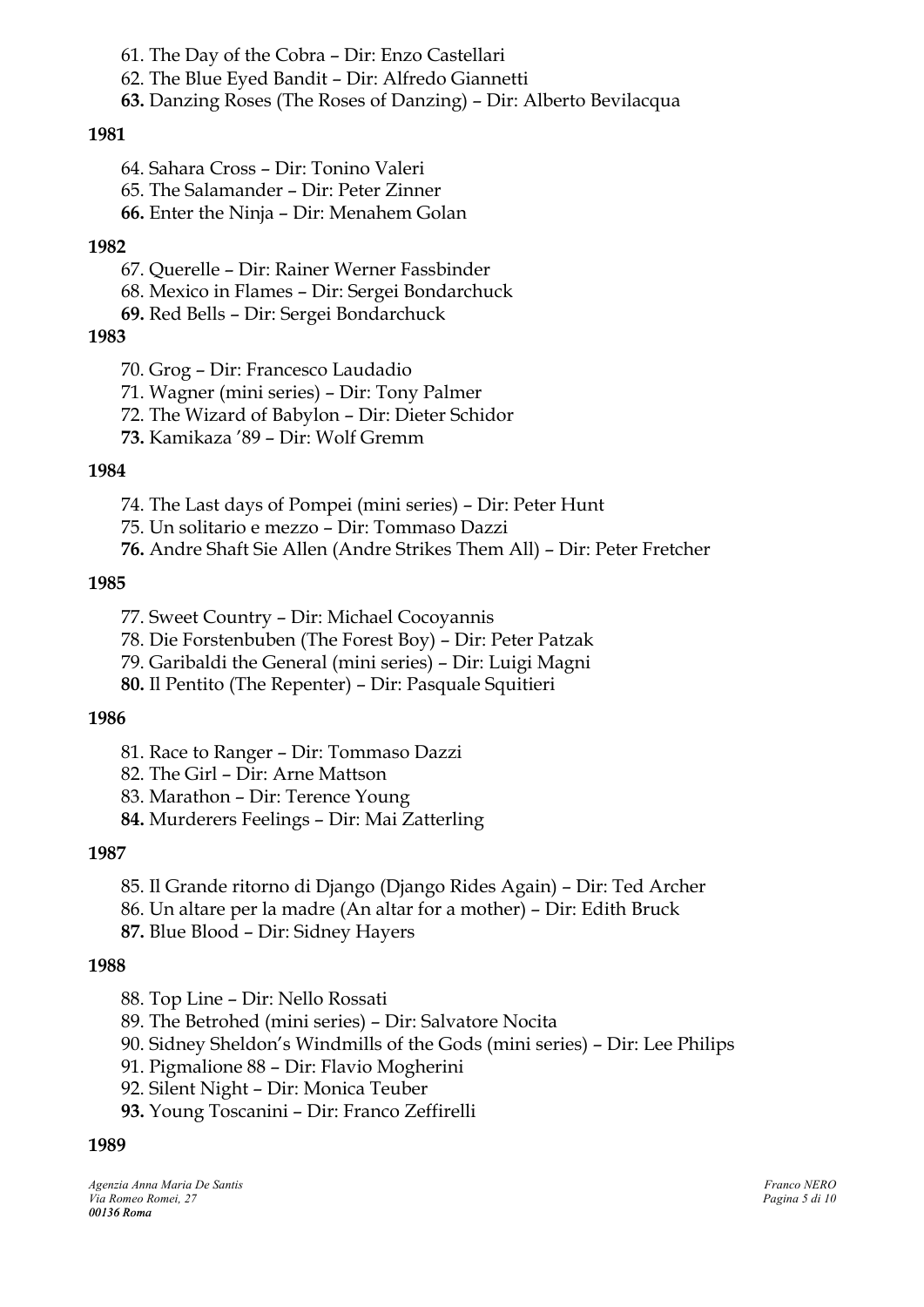94. The Heart of Victory – Dir: Ludovico Gasparini

**95.** The Magistrate (mini series) – Dir: Kathy Mueller

#### **1990**

- 96. Die Harder Dir: Renny Harlin
- 97. Diceria dell'untore Dir: Beppe Cino
- 98. Amelia Lopez O Neill Dir: Valeria Sarmiento
- **99.** Young Catherine Dir: Michail Anderson

#### **1991**

| 100.<br>101.<br>102.<br>103. | Touch and die - Dir: Piernico Solinas<br>From Time to time - Dir: Jeff Blyth<br>Father Julianus - Dir: Gabor Koltay<br>Brothers and Sisters - Dir: Pupi Avati |
|------------------------------|---------------------------------------------------------------------------------------------------------------------------------------------------------------|
| 1992                         |                                                                                                                                                               |
| 104.<br>105.<br>106.         | Crimson Dawn - Marcello Aliprandi<br>Oro - Dir: Fabio Bonzi<br>Deep Blue - Dir: Filippo De Luigi                                                              |
| 1993                         |                                                                                                                                                               |
| 107.<br>108.<br>109.         | The Lucona Affair - Dir: Jack Gold<br>The Babylon Complot - Dir: Peter Patzak<br>Jonathan of the Bears - Dir: Enzo Castellari                                 |
| 1994                         |                                                                                                                                                               |
| 110.                         | Conflict of Interest – Dir: Piernico Solinas                                                                                                                  |

- 111. The Dragon's Ring Dir: Lamberto Bava
- 112. Talk of Angels Dir: Nick Hamm
- **113.** The Innocent Sleep Dir: Scott Michell

#### **1995**

| 114. | Me & the King - Dir: Lucio Gaudino |  |                                                                                                                                                                                                                                                                                                                                    |  |
|------|------------------------------------|--|------------------------------------------------------------------------------------------------------------------------------------------------------------------------------------------------------------------------------------------------------------------------------------------------------------------------------------|--|
| 44F  | пп1 т. 1*                          |  | $\mathbf{D}$ $\mathbf{E}$ $\mathbf{D}$ $\mathbf{E}$ $\mathbf{D}$ $\mathbf{E}$ $\mathbf{E}$ $\mathbf{D}$ $\mathbf{E}$ $\mathbf{E}$ $\mathbf{E}$ $\mathbf{E}$ $\mathbf{E}$ $\mathbf{E}$ $\mathbf{E}$ $\mathbf{E}$ $\mathbf{E}$ $\mathbf{E}$ $\mathbf{E}$ $\mathbf{E}$ $\mathbf{E}$ $\mathbf{E}$ $\mathbf{E}$ $\mathbf{E}$ $\mathbf{$ |  |

**115.** The Italians are coming – Dir: Eyal Chalfon

#### **1996**

| 116. | The Cuemasters - Dir: Enrico Coletti                    |
|------|---------------------------------------------------------|
| 117. | The Return of Sandokan – Dir: Enzo Castellari           |
| 118. | The Medal - Dir: Sergio Rossi                           |
| 119. | The Conquest - Dir: Gabor Koltay                        |
| 120. | David (The Bible - mini series) - Dir: Robert Markowitz |
| 121. | Desert of Fire - Dir: Enzo Castellari                   |
| 1997 |                                                         |
| 122. | Nessuno escluso – Dir: Massimo Spano                    |
| 123  | The Painted Lady - Dir: Iulian Iarrold                  |

- 123. The Painted Lady Dir: Julian Jarrold 124. Bella Mafia (mini series) – Dir: David Green
- **125.** The Versace Murder Dir: Menahem Golan

#### **1998**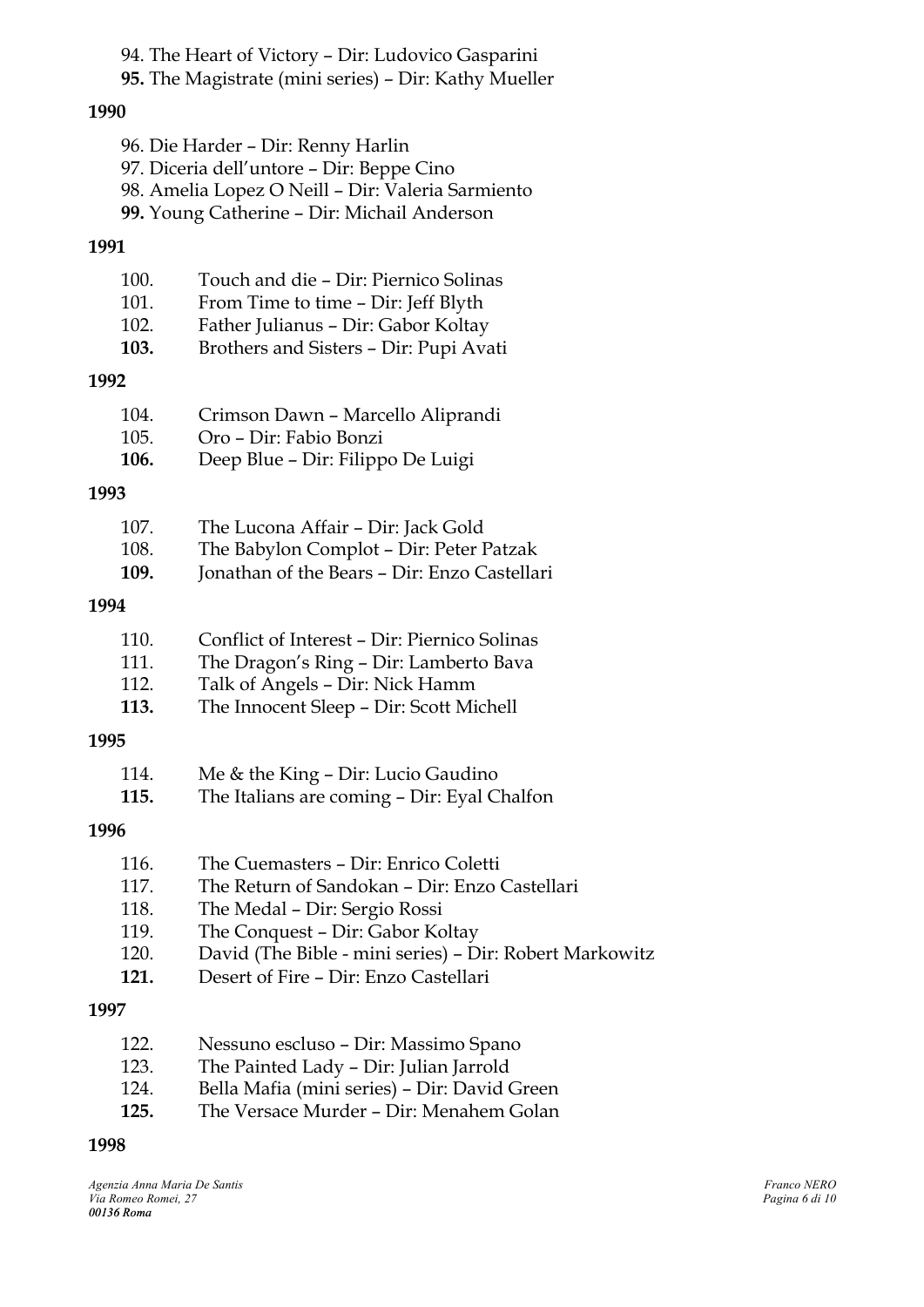|      | 126.<br>127. | The Treasure of Damascus - Dir: Jose Maria Sanchez<br>Mirka - Dir: Rachid Benhadj |
|------|--------------|-----------------------------------------------------------------------------------|
|      | 128.         | Uninvited - Dir: Carlo Gabriel Nero                                               |
|      | 129.         | Maestrale - Dir: Sandro Cecca                                                     |
|      | 130.         | I Briganti (The Brigands) - Dir: Pasquale Squitieri                               |
| 1999 |              |                                                                                   |
|      | 131.         | La Voce del Sangue - Dir: Alessandro De Robilant                                  |
|      | 132.         | Sacra Corona - Dir: Gabor Koltay                                                  |
| 2000 |              |                                                                                   |
|      | 133.         | Chimera - Dir: Pappi Corsicato                                                    |
|      | 134.         | Paul of Tarsus - Dir: Roger Young                                                 |
|      | 135.         | La Ragion Pura - Dir: Silvano Agosti                                              |
|      | 136.         | Megiddo Omega 2 - Dir: Brian Trenchard Smith                                      |
|      | 137.         | Crusaders - Dir: Dominique Othenin Gerard                                         |
| 2001 |              |                                                                                   |
|      | 138.         | Gli Angeli dell'Isola Verde - Dir: Enzo Castellari                                |
|      | 139.         | Fumata Bianca - Dir: Miguel Garcia Borda                                          |
|      | 140.         | Ultimo Stadio - Dir: Ivano De Matteo                                              |
| 2002 |              |                                                                                   |
|      | 141.         | Das Toscana Karussel - Dir: Peter Patzak                                          |
|      | 142.         | Love, Lies, Passions (mini series) - Dir: Marco Serafini                          |
|      | 143.         | L'ultimo Pistolero (short) - Dir: Alessandro Dominici                             |
|      | 144.         | Guardiani delle Nuvole - Dir: Luciano Odorisio                                    |
|      | 145.         | The Uncrowned Heart - Dir: Peter Patzak                                           |
| 2003 |              |                                                                                   |
|      | 146.         | Cattive Inclinazioni - Dir: Pier Francesco Campanella                             |
|      | 147.         | Benedetto Anelami (short) - Dir: Vittorio Storaro                                 |
|      | 148.         | Masaniello Amore e Libertà - Dir: Angelo Antonucci                                |
|      | 149.         | Angelus Hiroshimae - Dir: Giancarlo Planta                                        |
|      | 150.         | Post Coitum - Dir: Jurai Jakubisko                                                |
| 2004 |              |                                                                                   |
|      | 151.         | L'Unica Testimone (short) – Dir: Francesca Romana Del Sette                       |
|      | 152.         | Hans - Dir: Louis Nero                                                            |
|      | 153.         | Bianco Scarlatto - Dir: Gabriele e Vittorio Magri                                 |
| 2005 |              |                                                                                   |
|      | 154.         | Forever Blues - Dir: Franco Nero                                                  |
|      | 155.         | Summer Solstice (mini series) - Dir: Giles Foster                                 |
|      | 156.         | Una storia di lupi (short) – Dir: Cristiano Donzelli                              |
| 2006 |              |                                                                                   |
|      | 157.         | Etica di un omicidio (short) – Dir: Angelo Antonucci                              |
|      | 158.         | Two Families - Dir: Romano Scavolini                                              |
|      | 159.         | Bathory – Dir: Jurai Jakubisko                                                    |
|      |              |                                                                                   |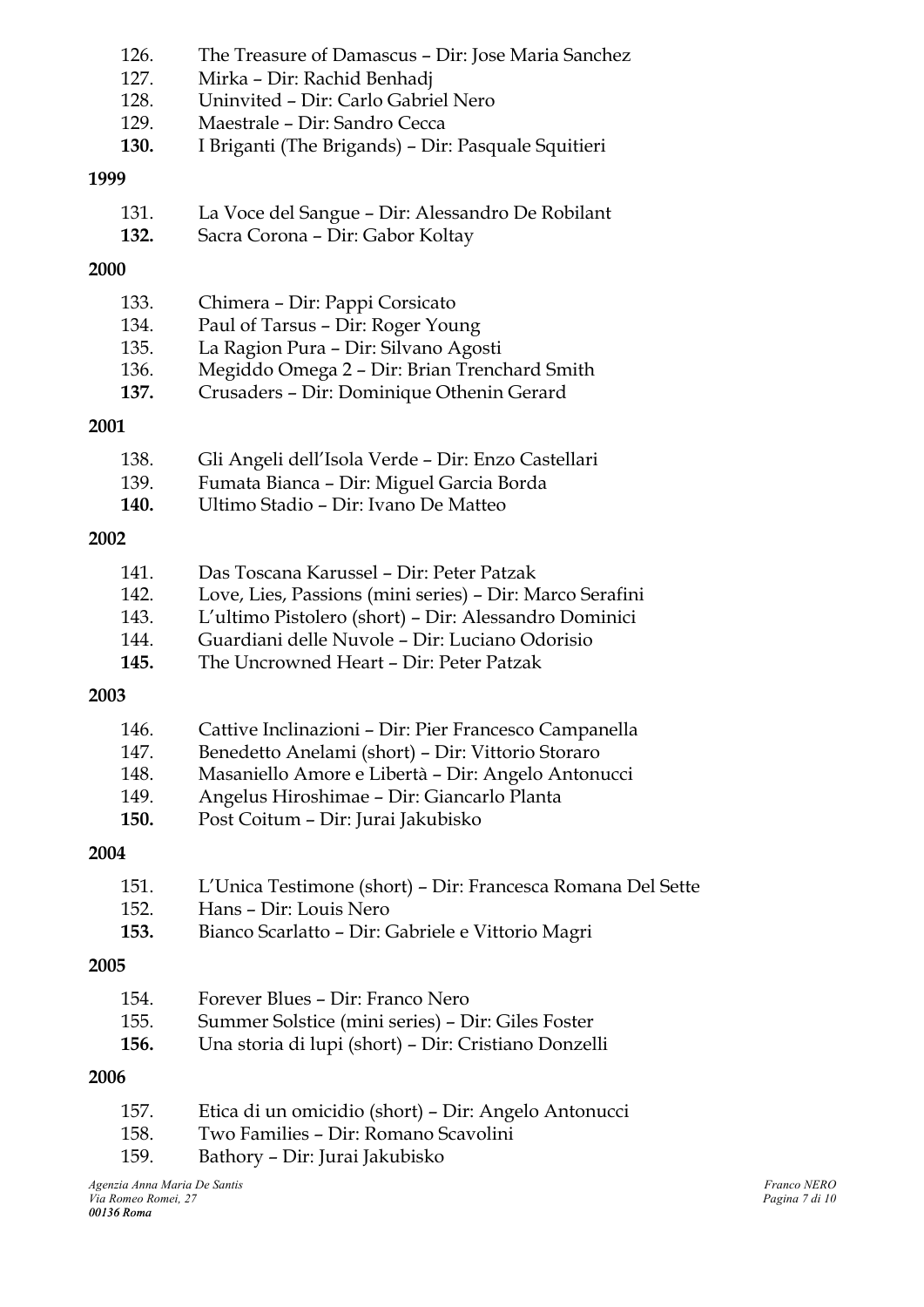- 160. La Sacra Famiglia Dir: Raffaele Mertes
- 161. Bastardi Dir: Federico Del Zoppo
- 162. Mineurs Dir: Fulvio Wetzl
- **163.** La Rabbia Dir: Louis Nero

### **2007**

- 164. The Prince and the Girl (mini series) Dir: Axel De Roche
- 165. Una roccia spezzata Dir: Carlo Fusco
- 166. Mario il Mago Dir: Tamàs Almàsi
- 167. Killing is my business honey Dir: Sebastian Niemann
- 168. Elena (short) Dir: Salvo Bitonti
- 169. My heart in Chile Dir: Jorg Grunler

# **2008**

- 170. Studenti (corto) Dir: Enzo G. Castellani
- 171. Hotel detective Dir: Thorsten Nater
- 172. Prigioniero di un segreto Dir: Carlo Fusco
- 173. Four Seasons (min.) Dir: Giles Foster
- 174. Sant'Agostino Dir: Christian Dugay

# **2009**

| 175. | Lullaby (corto) - Dir: Louis Nero             |
|------|-----------------------------------------------|
| 176. | Palestrina (doc.) - Dir: Georg Brintrup       |
| 177. | Videocracy (doc.) - Dir: Erik Gandini         |
| 178. | Letters to Juliette - Dir: Gary Winick        |
| 179. | Being Handy (corto) - Dir: Vincenzo Cosentino |
|      |                                               |

# **2010**

| 180. | Canepazzo – Dir: David Petrucci                                  |
|------|------------------------------------------------------------------|
| 181. | Rasputin – Dir: Louis Nero                                       |
| 182. | Calibro 10, il decalogo del crimine – Dir: Massimo Ivan Falsetta |
| 183. | The Rite - Dir: Mikael Hafstrom                                  |
| 184. | Quella casa non si tocca – Dir: Lazlo Balbo                      |
| 185. | Father - Dir: Pasquale Squitieri                                 |
|      |                                                                  |

# **2011**

- 186. Cars 2 (Voice of Uncle Topolino) Dir: John Lasseter
- 187. New Order Dir: Marco Rosson
- 188. Memories they told me Dir: Lucia Murat
- 189. Scorched Earth Law & Order SVU (series) Dir: Michael Slovis
- 190. L'ultimo Alchimista (corto) Dir: Michele Massari

# **2012**

- 191. Django unchained Dir: Quentin Tarantino
- 192. Michelangelo e la Sistina (Doc) Dir: Piero Badaloni e Nino Criscenti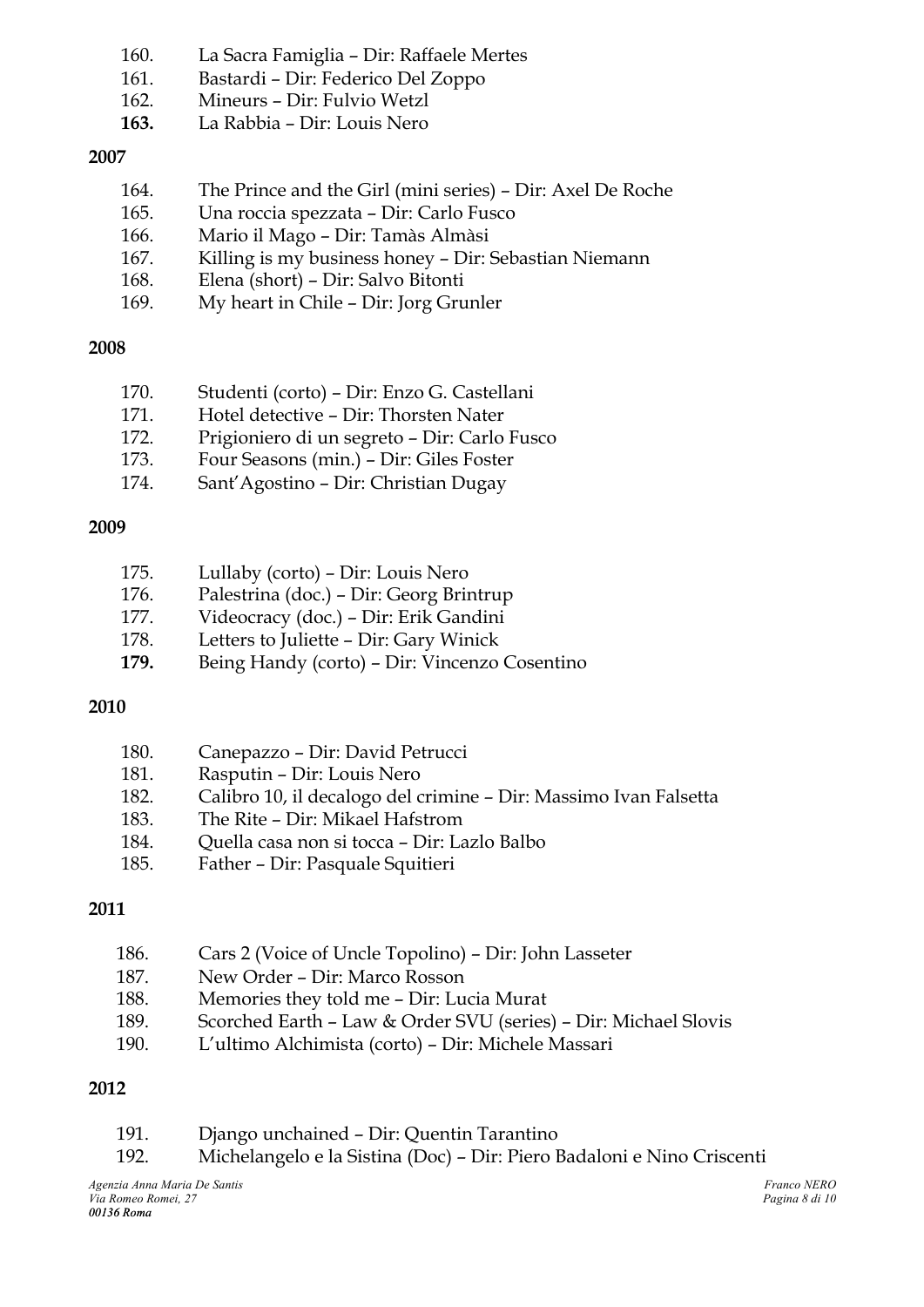# 193. Cadences obstinèes – Dir: Fanny Ardant

- 194. Love Island Dir: Jasmila Zbanic
- 195. Mamula Dir: Milan Todorovic

# **2014**

| 196. | I Figli di Maam – Dir: Paolo Consorti            |
|------|--------------------------------------------------|
| 197. | Quartiere Pablo (Docufilm) - Dir: Pietro Medioli |

# **2015**

| 198. |                                                                       |
|------|-----------------------------------------------------------------------|
|      | The Kid (Short) – Dir: Vlad Kozlov                                    |
| 199. | Il ragazzo della Giudecca - Dir: Alfonso Bergamo                      |
| 200. | Gemma di maggio (Corto) – Dir: Lorenzo Giovenga e Giuliano Giacomelli |
| 201. | Il buio (Corto) – Dir: Giuliano Oppes                                 |
| 202. | Mediterranean Diet (Doc.) - Dir: Francesco Gagliardi                  |
| 203. | The broken key – Dir: Louis Nero                                      |
| 204. | Along the river (Short) - Dir: Daniele Nicolosi                       |
| 205. | Il crimine non va in pensione - Dir: Fabio Fulco                      |
| 206. | The Lost City of Z - Dir: James Gray                                  |
|      |                                                                       |

# **2016**

| 207. | John Wick 2 – Dir: Chad Stahelski                   |
|------|-----------------------------------------------------|
| 208. | The Jester from Transylvania - Dir: Adrian Popovici |
| 209. | Rosso Istria - Dir: Maximiliano Bruno               |
| 210. | The Time of There Lives – Dir: Roger Goldby         |
| 211. | Iceman – Dir: Felix Randau                          |
| 212. | Buon Lavoro – Dir: Marco Demurtas                   |
| 213. | The Executrix - Dir: Michele Civetta                |

# *Franco Nero Has also co-produced the following movies:*

Dropout – Dir: Tinto Brass The Vacation – Dir: Tinto Brass The Shark Hunter – Dir: Enzo Castellari Un Dramma Borghese (Mimì) – Dir: Florestano Vancini Diceria dell'Untore (A Breath of Life) – Dir: Beppe Cino Crimson Dawn – Dir: Marcello Aliprandi Jonathan of the Bears – Dir: Enzo Castellari The Cuemaster – Dir: Enrico Coletti Uninvited – Dir: Carlo Gabriel Nero Angelus Hiroshimae – Dir: Giancarlo Planta Forever Blues – Dir: Franco Nero Mineurs – Dir: Fulvio Wetzl

# **2013**